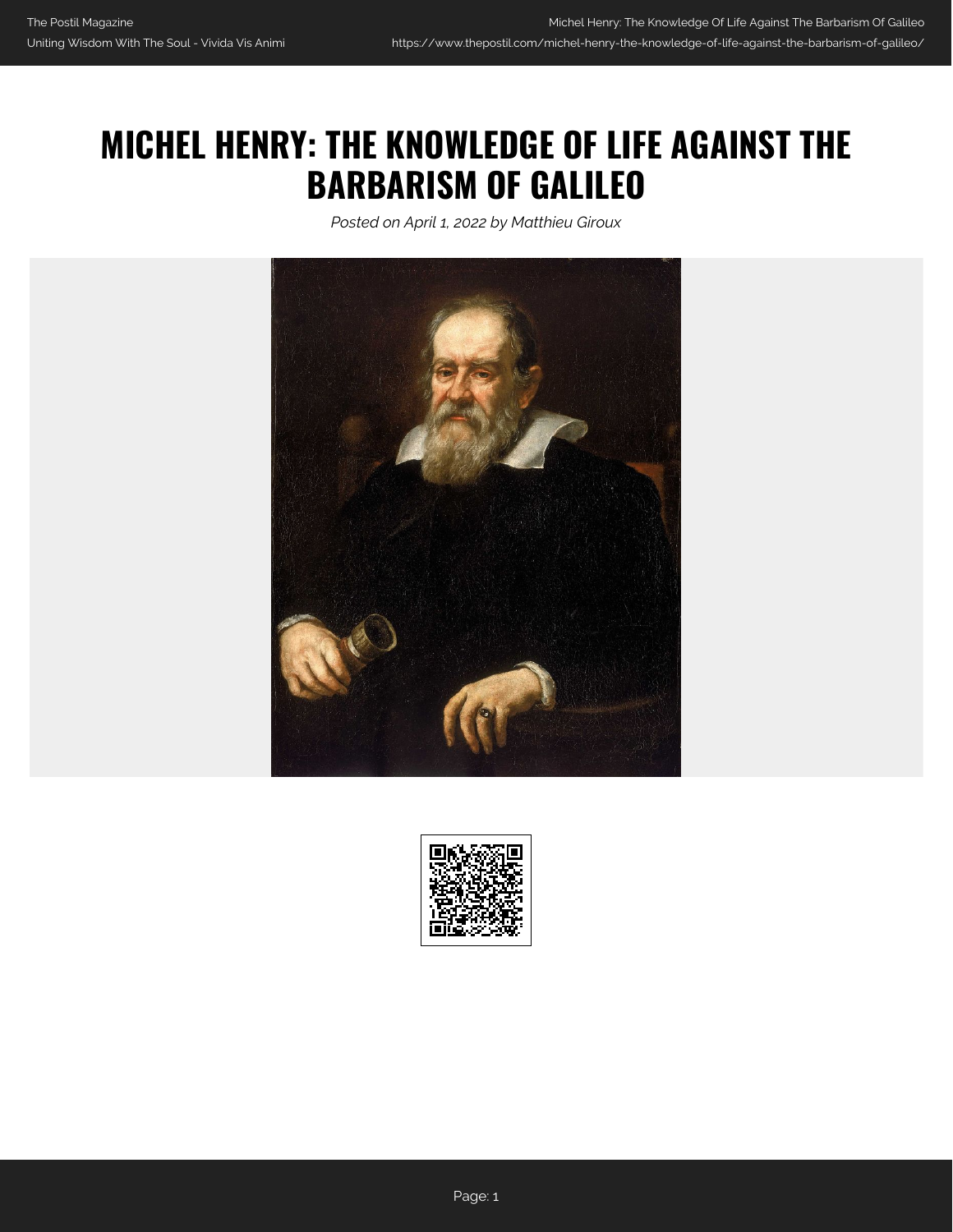In *La barbarie* (*[Barbarism](https://amzn.to/3JYQGXU)*), Michel Henry warns us against the pretensions of modern sciences: the objectivity they claim is nothing but an impoverishment of reality. According to him, the fundamental knowledge of man, the one which allows all the others, is not scientific knowledge but the knowledge of life.

One usually associates the development of scientific knowledge with that of civilization. A society that reaches a high level of technicality, a better geometric and mathematical knowledge of material nature is an exemplary society from a civilizational point of view. The advent of modernity, marked by the Galilean revolution, radically changed the conception of the world that we had in traditional societies. This rupture, this great upheaval is, in the eyes of Michel Henry, a terrible danger for the culture which he defines as "the self-transformation of life."

In *Barbarism*, the Christian phenomenologist describes "a fight to death" between knowledge and culture and worries about a possible victory of the first over the second. For Henry, scientific knowledge is thus not a part of the culture, but rather its negation. For the Galilean revolution is, strictly speaking, a "reduction" insofar as it attempts to describe the objects of the world by voluntarily ignoring the sensible qualities that compose them.

The Galilean method is a pure objectification of the world and a disregard of subjectivity. Consequently, it denies the very condition of possibility of the perception of objects, i.e., the lived experience. "It is thus this life, such as it is felt in us, in its incontestable phenomenality, this life which makes us living, which is stripped of any true reality, reduced to an appearance. The kiss that lovers exchange is no more than a bombardment of microphysical particles." writes Henry. There is culture only if there is life, because there cannot be experience without perception, of object without subject. The only reality to which we have access is that of perceived things. The real experience of the world is never a disembodied experience. When a subject looks at an object, he applies his sensitivity, his taste, his mood of the day, his physical state, his concentration of the moment.

## **Taking Life Out Of The Picture**

Modern scientific knowledge has the particularity of presenting itself as rigorous and unquestionably true knowledge. The result is an arrogance: it refuses the appellation of "knowledge" to all the traditional sciences which are not based on the Galilean principle of objectification and are incapable of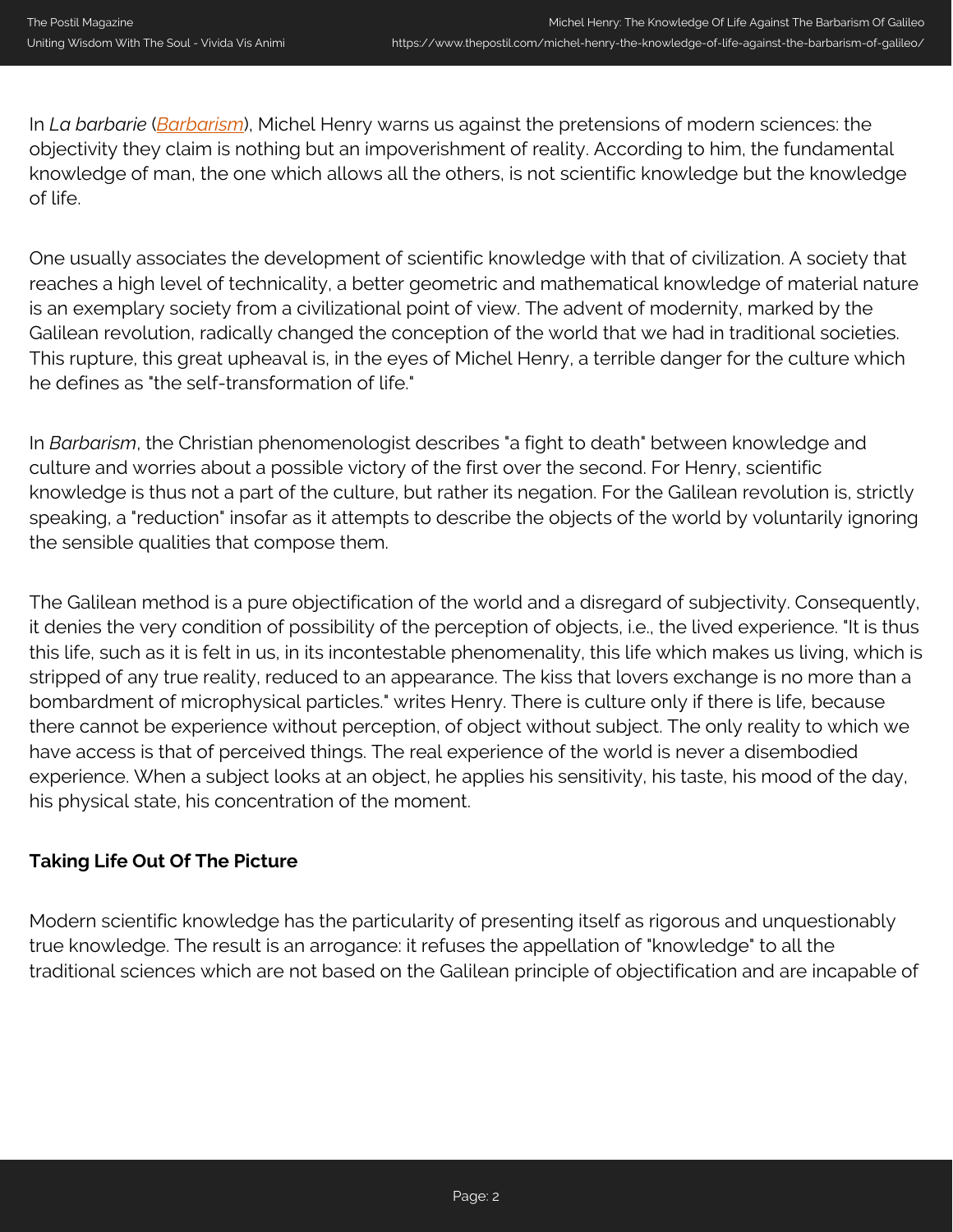equivalent material results. "The illusion of Galileo and of all those who, in his wake, consider science as an absolute knowledge, was precisely to have taken the mathematical and geometrical world, destined to provide a univocal knowledge of the real world, for this real world itself, this world that we can only intuit and experience in the concrete modes of our subjective life," summarizes Henry.

In his eyes, "any culture is a culture of life, in the double sense where life constitutes at the same time the subject of this culture and its object." Culture, as Henry defines it, is nothing other than the perpetual movement of life working to its own development. It is a setting in motion of the totality of the subjective consciences towards the spontaneous accomplishment, or not, of high achievements. Art art, as for him, is par excellence part of culture since it is the discipline which takes most into account the activity of sensibility. Artistic production proceeds fundamentally from the interiority of human experience, an interiority which does not interest the scientist who claims to overlook the world. On the other hand, Galilean scientific knowledge is barbaric because by it, "it is the life itself which is affected, it is all its values which falter, not only the aesthetic but also the ethics, the sacred—and with them the possibility of living each day."

In *La phénoménologie de la vie* (*The Phenomenology of Life*), Henry defines living as that which is capable of experiencing itself under the modality of "self-affection." "Self-affection" is the primitive consciousness of man, a non-reflective consciousness which, rather than thinking that it thinks, feels that it thinks. It is, par excellence, the proof of the union of soul and body. Modern scientific knowledge is based on the attempt to deny this primordial subjectivity, which it refers to the particularism and relativism of individual experience. However, this "feeling of oneself," this "experiencing oneself" refers to "the deep nature of experience and of the human condition." For Henry, the fundamental knowledge, that is to say the knowledge which allows all the others, the knowledge which is also a power, is the knowledge of life.

In *Barbarism*, Henry takes the example of a biology student. When the latter studies a book in order to assimilate knowledge, he is, as a subject, faced with abstract scientific knowledge contained in the volume that he has before his eyes. Between the subject, the student, and the object, the biology book, remains an intentional gap that would be impossible to bridge without the knowledge of life unfolding in pure immanence, without *ekstasis*. Without knowing from life, the student would remain motionless, contemplating his book. Thanks to this knowing, the student can turn the pages of the book with his hands and read the lines by moving his eyes. "The capacity indeed to unite with the power of the hands and to identify oneself with it, to be what it is and to do what it does, only possesses a knowledge which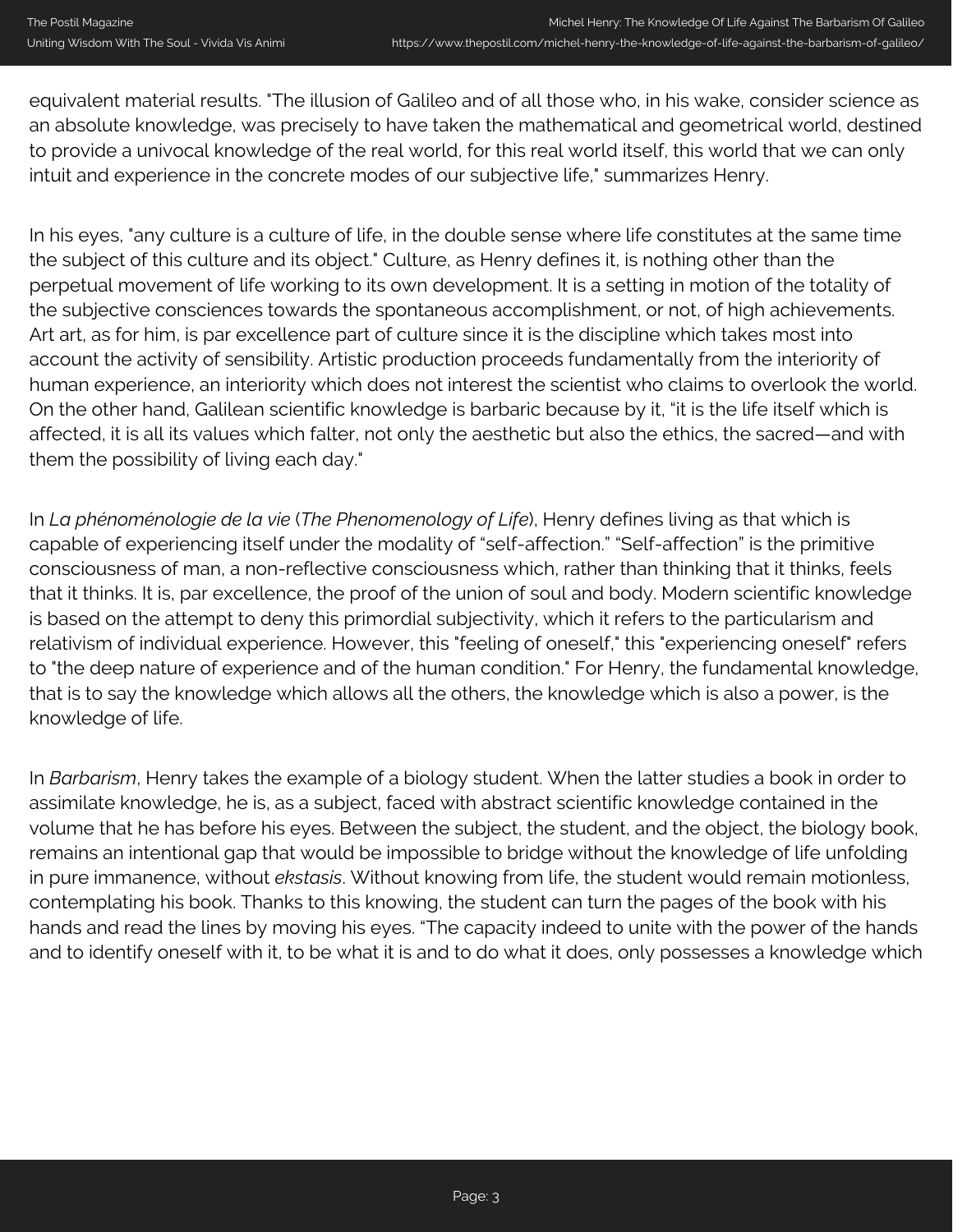merges with this power because that it is nothing other than his constant test of himself—his radical subjectivity," Henry explains. In other words, the knowledge of life is man's ability to make body movements and intentionality coincide in pure immanence. It is a practical knowledge which is the condition of possibility of all theoretical knowledge.

Scientific knowledge is a knowledge that represents the world in front of it in a purely abstract knowledge but never experiences it. And yet, the only reality is experienced reality. The world of Galilean science is a cold and objective world. Whereas the knowledge of life proceeds from the meeting of the subject and the object; scientific knowledge refuses to take into account the reality of subjectivity and presents us an object which is the product of no glance, which is not apprehended by any conscience. "Point of interior: nothing which is alive, which can speak in its own name, in the name of what it feels, in the name of what it is. Only of "things," only of death", stresses Henry.

## Between Man And The World Stand The Robots

To the objectification of the things of the world by Galilean the response is the objectification of action through the ever-greater rise of technology. We have seen that the fundamental knowledge of life was defined as a know-how, as a praxis. However, with the industrial age, the living work of man was replaced by devices, by tools which reduce our relation to things to simplifying and disembodied mechanisms. Between man and the world, robots now stand in place of life. This leads to an "atrophy of the quasi-totality of the subjective potentialities of the living individual and thus a malaise and a growing dissatisfaction."

Henry opposes here the work of the *craftsman* who is a perpetual creation and a perpetual mobilization of the knowledge of life to that of the *worker* who is only the repetition of "stereotyped" and "monotonous" acts. The craftsman is in a carnal relationship with the world; his subjectivity is at work to deploy in immanence the knowledge of life. The cabinetmaker chooses the wood he will work on; evaluates its quality, its resistance, its grain and its veining. When he sands, polishes and then varnishes his wood, when he assembles the parts to make a piece of furniture, he performs unique work that involves his subjectivity and his life to the core. On the other hand, the worker who works on a production line is in a cold and mediatized relationship where the instrumental device comes to replace know-how. Pressing a button, operating a lever is a minimal task that can be performed by all in an identical way. For Henry, technology is nothing other than "nature without man;" that is to say "abstract nature, reduced to itself" and "returned to itself." "It is barbarism, the new barbarism of our time, in place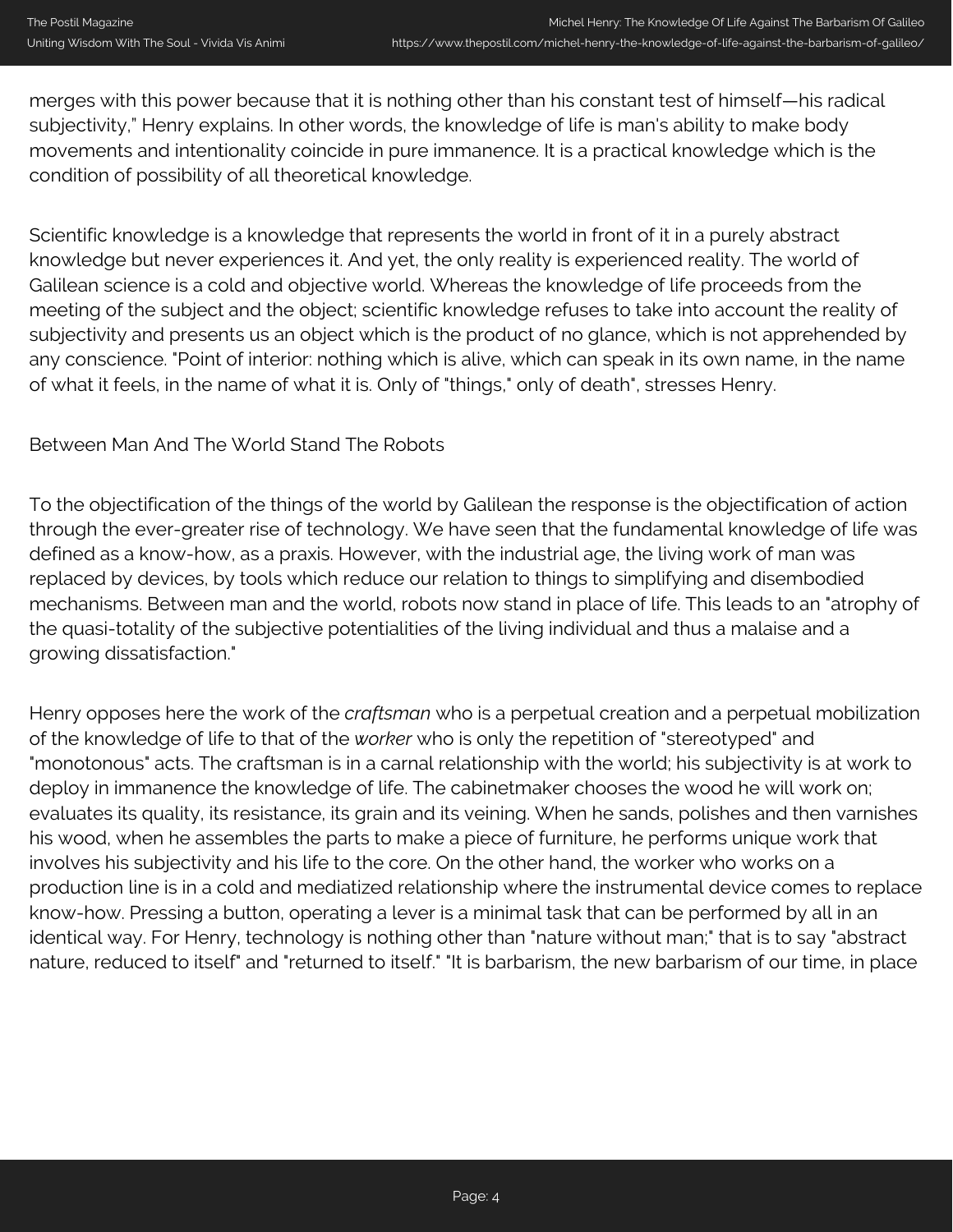of culture. Insofar as it puts out of play life; its prescriptions and its regulations. It is not only barbarism, under its extreme and most inhuman form, that it was given to man to know, it is the madness," emphasizes Henry.

The rise of technology at the expense of life leads to a radical change, to an ontological "revolution," namely the appearance of a new reality—of an economic order. Henry aims here at "the inversion of the vital teleology that occurred at the end of the 18th and the beginning of the 19th century when the production of consumer goods that characterizes every society ceased to be directed… towards 'use values;' to aim henceforth at obtaining and increasing exchange value; that is to say, money." This is what is, par excellence, barbaric for the philosopher: the emergence of a reality that is produced neither by nature nor by the body itself. The reign of money as an exchange value corresponds to the advent of a pure virtuality within Being itself. Money determines our existence today, even though it is not the product of any life and serves no purpose except its own. The barbarism described by Henry is thus, in the last instance, a usurpation—that which is dead—technology and money—comes to pass for Being.

*Matthieu Giroux is a Dostoyevskian sovereignist and the editorial director of PHLITT. This article appears through the generous courtesy of [PHLITT.](https://philitt.fr/2018/01/16/michel-henry-le-savoir-de-la-vie-contre-la-barbarie-de-galilee/)*

*[Featured image](https://en.wikipedia.org/wiki/File:Justus_Sustermans_-_Portrait_of_Galileo_Galilei,_1636.jpg): Portrait of Galileo, by Justus Sustermans, painted in 1636.*